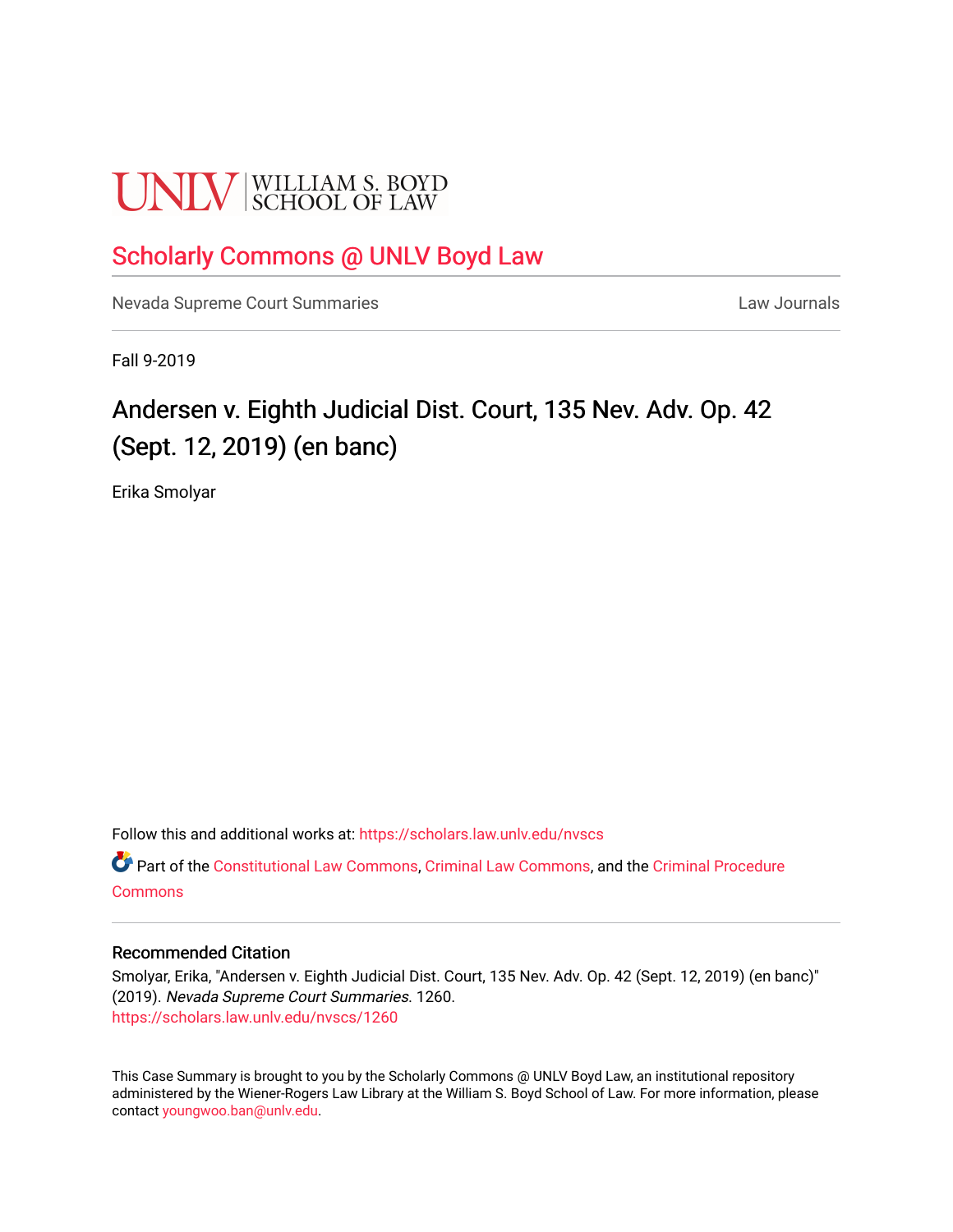*Andersen v. Eighth Judicial Dist. Court*, 135 Nev. Adv. Op. 42 (Sept. 12, 2019) (en banc)<sup>1</sup>

# RIGHT TO A JURY TRIAL: MISDEMEANOR DOMESTIC BATTERY

### **Summary**

In light of recent statutes limiting the right to bear arms for people convicted of misdemeanor battery constituting domestic violence, the Court determined that because the Legislature reclassified misdemeanor battery in that context to constitute a serious offense, those convicted of it are entitled to a jury trial.

# **Background**

Christopher Anderson was arrested and charged with first-offense domestic battery, a misdemeanor under NRS  $\S 200.485(1)(a)^2$  At the municipal court, Andersen argued that domestic battery constitutes a serious offense and therefore requires a jury trial. After the municipal court denied his demand for a jury trial and convicted Andersen of domestic battery, Anderson appealed to the district court, which also disagreed with his demand and affirmed the conviction. Andersen then petitioned for a writ of mandamus. $3$ 

# **Discussion**

Although the Court generally does not consider writ petitions seeking district court appellate review, consideration of Andersen's petition for a writ of mandamus is appropriate in this case, because Andersen presented a legal issue that needed to be clarified by the state.<sup>4</sup>

The Sixth Amendment of the U.S. Constitution and Article 1, Section 3 of the Nevada Constitution establish that the right to a jury trial only attaches to offenses deemed to be "serious."<sup>5</sup>To determine whether an offense is petty or serious, the Court looks to society's views, symbolized by the maximum penalties and period of incarceration for a given offense.<sup>6</sup> While an offense with a maximum incarceration period of six months or less is presumptively petty, a defendant can tack on additional severe penalties that would reflect a legislative intent to deem an offense "serious." 7

<sup>&</sup>lt;sup>1</sup> By Erika Smolyar.

<sup>&</sup>lt;sup>2</sup> Nev. Rev. STAT. § 200.485(1)(a) (2019).

<sup>&</sup>lt;sup>3</sup> The Court denied Andersen's petition for a writ of habeas corpus given the ruling in the opinion.

<sup>4</sup> NEV. REV. STAT. § 34.170 (2017) (noting that the Court does not issue a writ when there is a "a plain, speedy and adequate remedy in the ordinary course of law."); Amezcua v. Eighth Judicial District Court, 130 Nev. 47, 319 P.3d 602, 604 (2014); *see also* Redeker v. Eighth Judicial Dist. Court, 122 Nev. 164, 167, 127 P.3d 520, 522 (2006). <sup>5</sup> *See* Blanton v. City of N. Las Vegas, 489 U.S. 538, 541 (1989); Duncan v. Louisiana, 391 U.S. 145, 159 (1968); *see also* Blanton v. N. Las Vegas Mun. Court, 103 Nev. 623, 628-29, 748 P.2d 494, 497 (1987) ("[I]he right to a trial by jury under the Nevada Constitution is coextensive with that guaranteed by the federal constitution.").

<sup>6</sup> *See* United States v. Nachtigal, 507 U.S. 1, 3 (1993); see also *Blanton*, 489 U.S. at 542.

<sup>7</sup> *Id.* (internal quotation marks omitted); *Blanton*, 489 U.S. at 543.